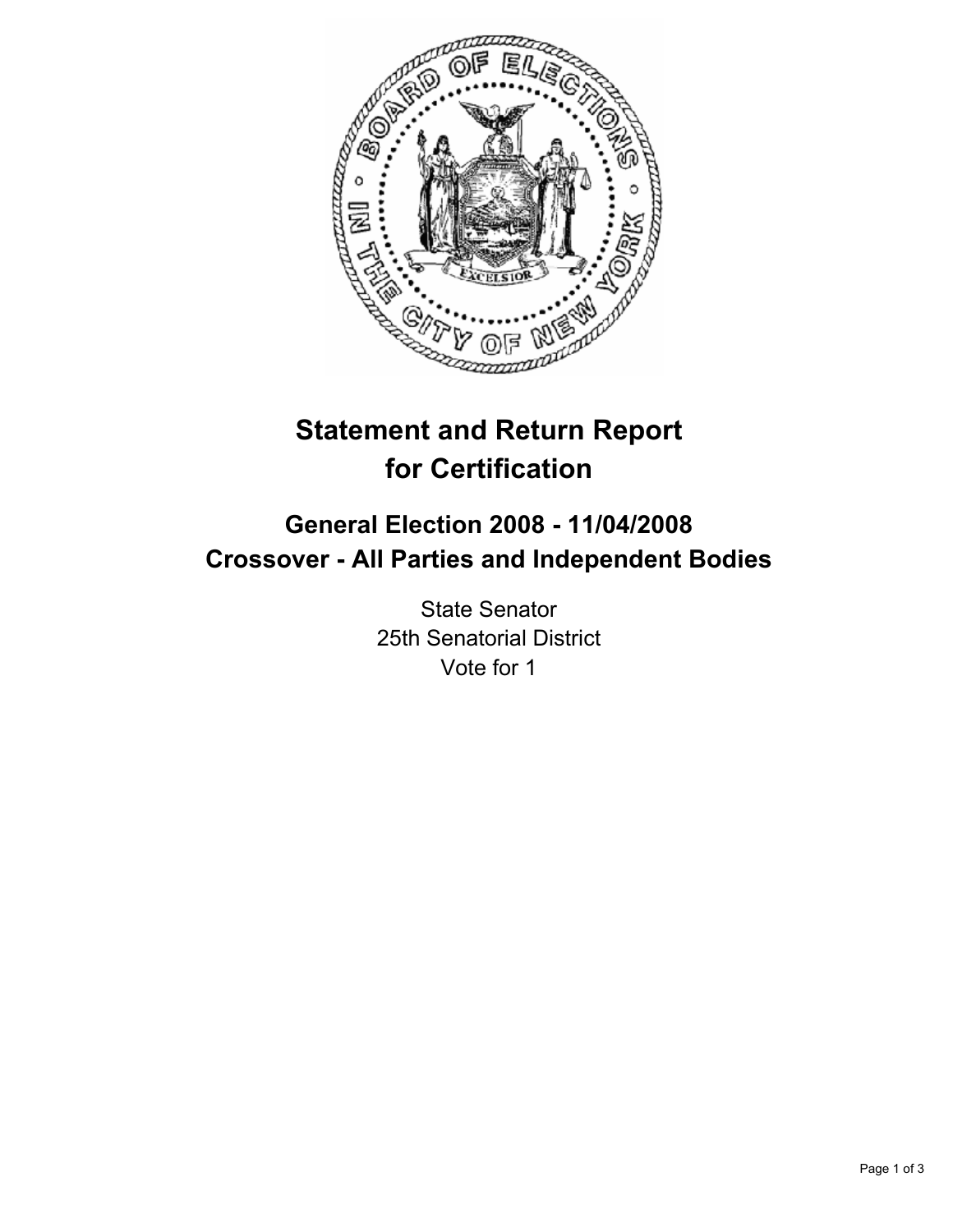

## **New York County**

| <b>PUBLIC COUNTER</b>                | 70,931 |
|--------------------------------------|--------|
| <b>EMERGENCY</b>                     | 578    |
| ABSENTEE/MILITARY                    | 3,092  |
| <b>AFFIDAVIT</b>                     | 3,999  |
| <b>Total Ballots</b>                 | 80,037 |
| DANIEL L SQUADRON (DEMOCRATIC)       | 47,748 |
| JOHN G CHROMCZAK (REPUBLICAN)        | 8,242  |
| DANIEL L SQUADRON (WORKING FAMILIES) | 3,012  |
| <b>BORIS ZILBERMAN (WRITE-IN)</b>    |        |
| <b>BRADLEY GELLER (WRITE-IN)</b>     |        |
| DAWN FOX (WRITE-IN)                  |        |
| EPHRAIM ROSENBAUM (WRITE-IN)         |        |
| MAO TSE TUNG (WRITE-IN)              |        |
| MARTIN SCHOENFELD (WRITE-IN)         |        |
| NONE OF THE ABOVE (WRITE-IN)         |        |
| SHIRLEY N. KORNREICH (WRITE-IN)      |        |
| TODD MONTESSI (WRITE-IN)             |        |
| <b>WAYNE WILLIAMS (WRITE-IN)</b>     |        |
| <b>Total Votes</b>                   | 59,012 |
| Unrecorded                           | 21,025 |

## **Kings County**

| <b>PUBLIC COUNTER</b>                | 38,706 |
|--------------------------------------|--------|
| <b>EMERGENCY</b>                     | 585    |
| ABSENTEE/MILITARY                    | 1,873  |
| AFFIDAVIT                            | 1,362  |
| <b>Total Ballots</b>                 | 43,203 |
| DANIEL L SQUADRON (DEMOCRATIC)       | 27,928 |
| JOHN G CHROMCZAK (REPUBLICAN)        | 3,781  |
| DANIEL L SQUADRON (WORKING FAMILIES) | 2,714  |
| MARTIN CONNOR (WRITE-IN)             |        |
| <b>Total Votes</b>                   | 34,424 |
| Unrecorded                           | 8.779  |
|                                      |        |